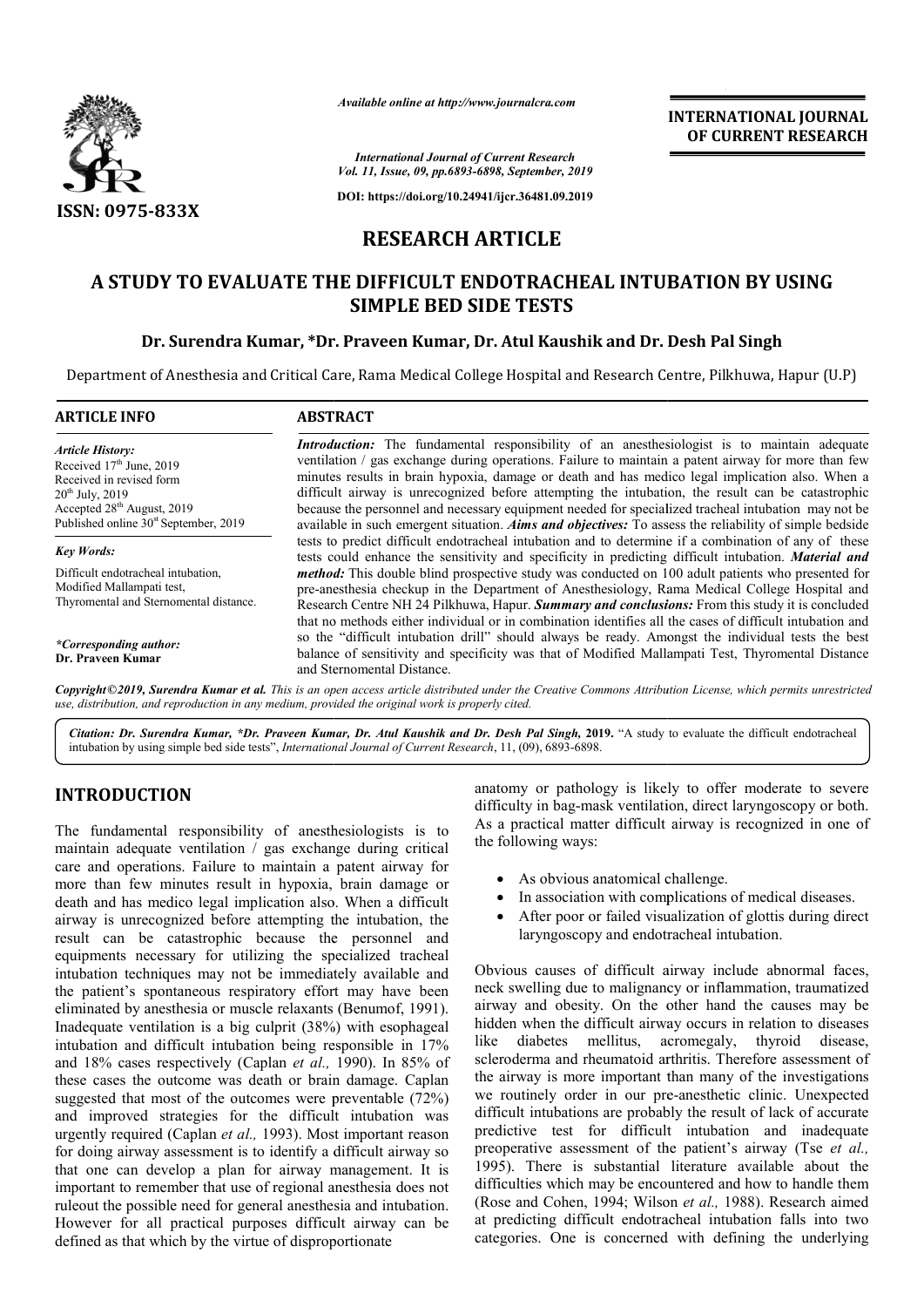anatomical problems and the other category is aimed directly at producing a simple bedside test that will reliably predict those patients in whom laryngoscopy may be difficult (Wilson *et al.,* 1993). In the second category of research a number of airway assessment schemes based on physical examination findings have been proposed and tested. The first category of research was carried out by Bellhouse and Dore (Bellhouse and Dore, 1988). The simpler schemes fail to address the multifactorial nature of the problem while the more complex systems are clinically demanding (Mallampati *et al.,* 1985). Amongst the individual tests the test most widely advocated is that devised by Mallampati and colleagues (Oates *et al.,* 1991) but unreliable (Cohen *et al.,* 1998) and it gives good results if only combined with other tests (Nath and Sekar, 1997). Wilson (Arne *et al.,* 1988) also found several factors associated with difficult intubation. These tests were quick and simple. But this too has been found to fail in predicting difficult laryngoscopies. Atlanto-occipital jointis now known to be especially important (The Airway, 2003). Also many subjective factors like receding mandible, protruding teeth and extent of the temporomandibular joint, all of which may affect the laryngoscopic view and have not been taken into account in many earlier studies, have been incorporated in our study by including the relatively simple new tests (Cases *et al.,* 1956). Clearly no single test is ideal as difficult laryngoscopy is a multifactorial problem. Mallampati sign which had a very high sensitively and specificity in some studies had a much lower sensitivity in subsequent larger prospective series (White and Kander, 1975). Wilson's multi-factorial index picked up only 71% of the difficult intubations even in the original study when a criteria of 2 or more was taken as positive. The sensitivity dropped in a prospective study done by Oates (Nicola and Zuck, 1983). Bellhouse and Dore suggested a combination of Mallampati sign, Thyromental distance and restricted head extension which they found to be  $100\%$  sensitive.<sup>19</sup> This study was conducted in an attempt to devise a method of predicting difficult intubation which is more comprehensive and accurate as well as simple and clinically applicable on day to day basis.

### **Aims and objectives**

- 1) To assess the reliability of simple bed side tests to predict difficult intubation.
- 2) To determine if a combination of any of these tests that could enhance the sensitivity and specificity in predicting difficult intubation

# **MATERIALS AND METHODS**

This double blind prospective study was conducted on 100 adult patients who presented for pre-anesthesia checkup in the Department of Anesthesiology and Critical Care at Rama Medical College Hospital and Research Centre, NH 24 Pilkhuwa, Hapur.

**Selection of Patients:** Patients in age group 18-55 years scheduled for elective surgery under anesthesia requiring tracheal intubation were selected for the study.

### **Exclusion Criteria**

- 1) Edentulous patients
- 2) Patients with loose or missing incisors
- 3) Pregnant patients
- 4) Patients unable to sit up
- 5) Patients with temporomandibular joint ankylosis and facial trauma
- 6) Patient with intraoral mass/tumor

The study was approved by the ethics committee of Rama Medical College Hospital and Research Centre, NH 24 Pilkhuwa, Hapur. All patients were examined either in the preanesthesia clinic or in the day before the operation. They were explained the procedure and an informed consent was obtained. The demographic data collected included age, sex, weight and height.

The airway of these patients was assessed using simple bed side tests and was scored as under:

### **Modified Mallampati test**

The patients were seated straight in front of the observer with head in central position and were asked to open the mouth maximally and protrude the tongue as much as possible. Phonation was avoided during the examination. The oropharyngeal structure was examined with the observer's vision in line with the oral cavity using a well illuminating torch. The view was graded as follows:

#### **Thyromental distance**

It was measured as the straight distance between thyroid prominence and the bony point of the mentum with the head of the patient fully extended on the neck and the mouth closed. The distance was measured using a ruler. The measurement was scored as under:

| <b>Measurement</b> | <b>Points</b>  |
|--------------------|----------------|
| $>7$ cm            |                |
| $>6-7$ cm          | $\mathfrak{D}$ |
| $>5-6cm$           | 3              |
| $>4-5cm$           | 4              |
| >4cm               | 5              |

Thyromental distance of  $\leq$ 7cm was considered to be a predictor of difficult intubation.

#### **Sternomental distance**

It was measured with the patient seated erect with the head fully extended over the neck the mouth remaining closed. The straight distance between the upper border of the manubrium sterni and the bony point of the mentum was measured using a ruler and scored as follows:

| <b>Measurement</b> | <b>Points</b> |
|--------------------|---------------|
| >12.5cm            |               |
| $>11.5 - 12.5$ cm  |               |
| $>10.5 - 11.5$ cm  | ι             |
| $<$ 10.5cm         |               |

Sternomental distance of < 12.5 cm was considered as predictor of difficult intubation.

## **Intubation difficulty score**

The points allotted in each test were then added and patient was given an "intubation difficult score".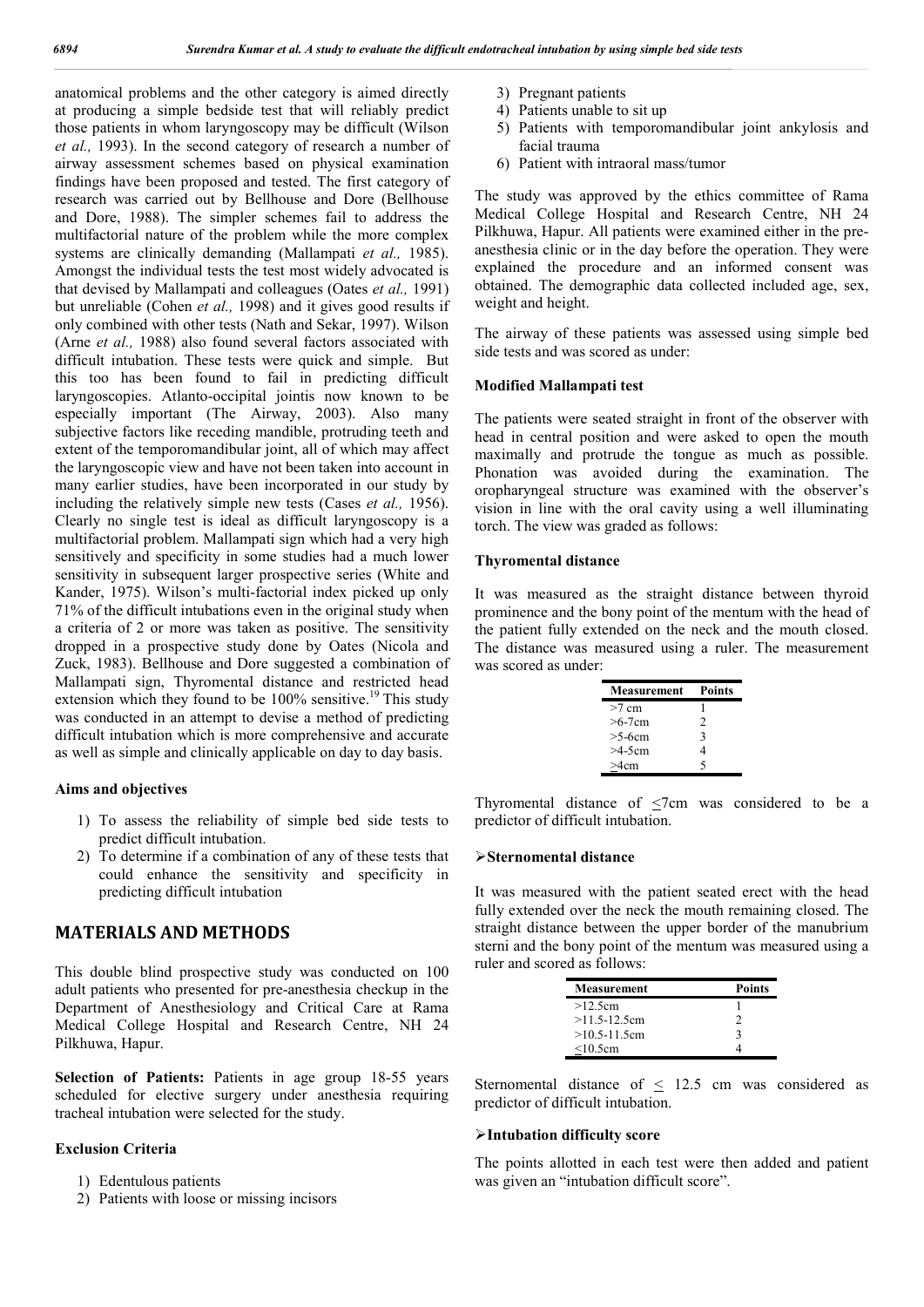The predictive easy or difficult endotracheal intubation was graded as:

Probably easy intubation 3-5 points Probably difficult but possible intubation 6-12 points Impossible intubation >13 points

After the above pre-operative tests a standard induction and intubation protocol was used in the operation room for all patients which included:

- Premedication: Inj.Glycopyrolate 0.2mg, Inj. Emeset 4mg, Inj Midazolam 1 mg before induction was given..
- Position of the patient: The patient was placed in a supine position with the head resting on a head ring in "sniffing position" and the patient`s face kept at the level of the anesthesiologists' xiphoid process.

All available equipment for difficult intubation drill was arranged for each patient. Pre-oxygenation was done with 100% oxygen for 3 minutes. General anesthesia was induced with Inj. Propofol 2mg/kg body weight i.v.. Following this Inj. Succinylcholine i.v. 2 mg per kg body weight was given to facilitate laryngoscopy and endotracheal intubation. After the disappearance of fasciculation laryngoscopy was performed using a #3 or #4 standard Macintosh blade by a consultant who was unaware of the preoperative scoring. The best view was obtained both with and without applying external laryngeal pressure and noted using the classification of Cormack and Lehane as follow:

- Grade 1. Vocal cords visible
- Grade 2. Only posterior commissure or arytenoids visible
- Grade 3. Only epiglottis visible
- Grade 4. No glottic structure visible

A note was also made whether the tracheal intubation was difficult or not. Intubation was termed "difficult'' if either laryngoscopic view was grade 3 or 4 or if a gum elastic bougie was required for tracheal intubation after failing twice with direct placement.

## **Statistical analysis**

The association between different variables and difficulty in intubation was evaluated using the Chi-square test for qualitative data and the Student's test for quantitative data. P<0.05 was regarded as significant. Clinical data of each test was collected, tabulated and analyzed.

### **Observations and results**

In the study one hundred patients scheduled to undergo ENT, Gynecological, Orthopedic and General surgical procedures under general anesthesia were included. Among these 41 were male and 59 were female. They were between 18-55 years of age and at laryngoscopy 28 of them were found to have airways that were difficult to intubate (laryngoscopy grade III or IV)

## **Demographic Data**

The mean age of the patients in easy and difficult group was 34.58  $\pm$  12.6 and 39.29  $\pm$  11.12. The mean weight of patients in the easy intubation group was 53.75+11.08 kg whereas it was 53.75+13.09 kg in those with difficult laryngoscopy. The mean height among those with easy intubation was 156.25+8.05 cm and among those with difficult intubation was 156.28+10.08cm (P>0.05). In 41 male patients 12(29.26%) had difficult laryngoscopy. Amongst the 59 female patients 16 (27.1%) had difficult laryngoscopy. The incidence of difficult laryngoscopy amongst obese patients was statistically significant  $(p<0.05)$ .

| Table 1. Demographic Data (Mean + S.D.) |  |
|-----------------------------------------|--|
|-----------------------------------------|--|

| Variable                   | Laryngoscopic Assessment<br>Easy(72)Difficult(28) | P value         |          |  |
|----------------------------|---------------------------------------------------|-----------------|----------|--|
| Age                        | 34.58+12.61                                       | $39.29 + 11.12$ | 01       |  |
| Weight                     | $53.75 + 11.05$                                   | $53.75 + 13.09$ | $0.002*$ |  |
| Height                     | $156.25 + 8.05$                                   | 156.28+10.08    | 0.9      |  |
| Sex (M/F)                  | 29/43                                             | 12/16           | 0.8      |  |
| *statistically significant |                                                   |                 |          |  |

\*statistically significant

**Table 2: Cormack-Lehane's Laryngoscopic grading**

| Difficult = $28$<br>$Easy = 72$ |          |           |          |
|---------------------------------|----------|-----------|----------|
| Frade I                         | Grade II | Grade III | Grade IV |
|                                 |          |           |          |

**Table 3. Distribution of laryngoscopic grading in Modified Mallampati classification**

| Cormack-lehane grading |    |  |    |  |              |  |  |
|------------------------|----|--|----|--|--------------|--|--|
| <b>MMT</b>             |    |  |    |  | <b>Total</b> |  |  |
|                        | 20 |  |    |  |              |  |  |
|                        |    |  |    |  |              |  |  |
|                        |    |  |    |  | ١q           |  |  |
|                        |    |  |    |  |              |  |  |
| Total                  |    |  | 25 |  |              |  |  |

**Table 4. Relation between Modified Mallampati v/s Cormack-Lehane laryngoscopic Grading**

|            |           | Cormack-Lehane grading | Total |     |
|------------|-----------|------------------------|-------|-----|
|            |           | <b>Difficult</b>       | Easy  |     |
| <b>MMT</b> | Difficult | 19                     |       |     |
|            | Easy      |                        | 59    | 68  |
| TOTAL      |           | 28                     | 72    | 100 |

**Table 5. Distribution of laryngoscopic grading in Thyromental distance**

| <b>TMD</b>                 | <b>CORM I</b> | АСК П          | <b>LEHAIII</b> | <b>NEIV</b> | <b>TOTAL</b> |
|----------------------------|---------------|----------------|----------------|-------------|--------------|
| >7                         | 40            | $\overline{4}$ |                |             |              |
|                            |               |                |                |             | 19           |
| $>6-7$<br>$>5-6$<br>$>4-5$ |               |                |                |             |              |
|                            |               |                |                |             |              |
| $\leq 4$                   |               |                |                |             |              |
| TOTAL                      | 52            | 20             | 75             |             | 100          |

**Table 6. Relation between Thyromental distance v/s Cormack-Lehane laryngoscopic Grading**

`

|       |                  | Cormack-Lehane grading | Total |     |
|-------|------------------|------------------------|-------|-----|
|       | <b>Difficult</b> |                        | Easy  |     |
| TMD   | Difficult        |                        |       | ) Q |
|       | Easy             |                        | 54    |     |
| TOTAL |                  | 28                     |       | 100 |

Sensitivity39.2%; Specificity75%; Positive predictive value37.9%; Negative predictive value76.05%

Using discriminated analysis a TMD of 8 cm or less was calculated to be the most accurate cut off point for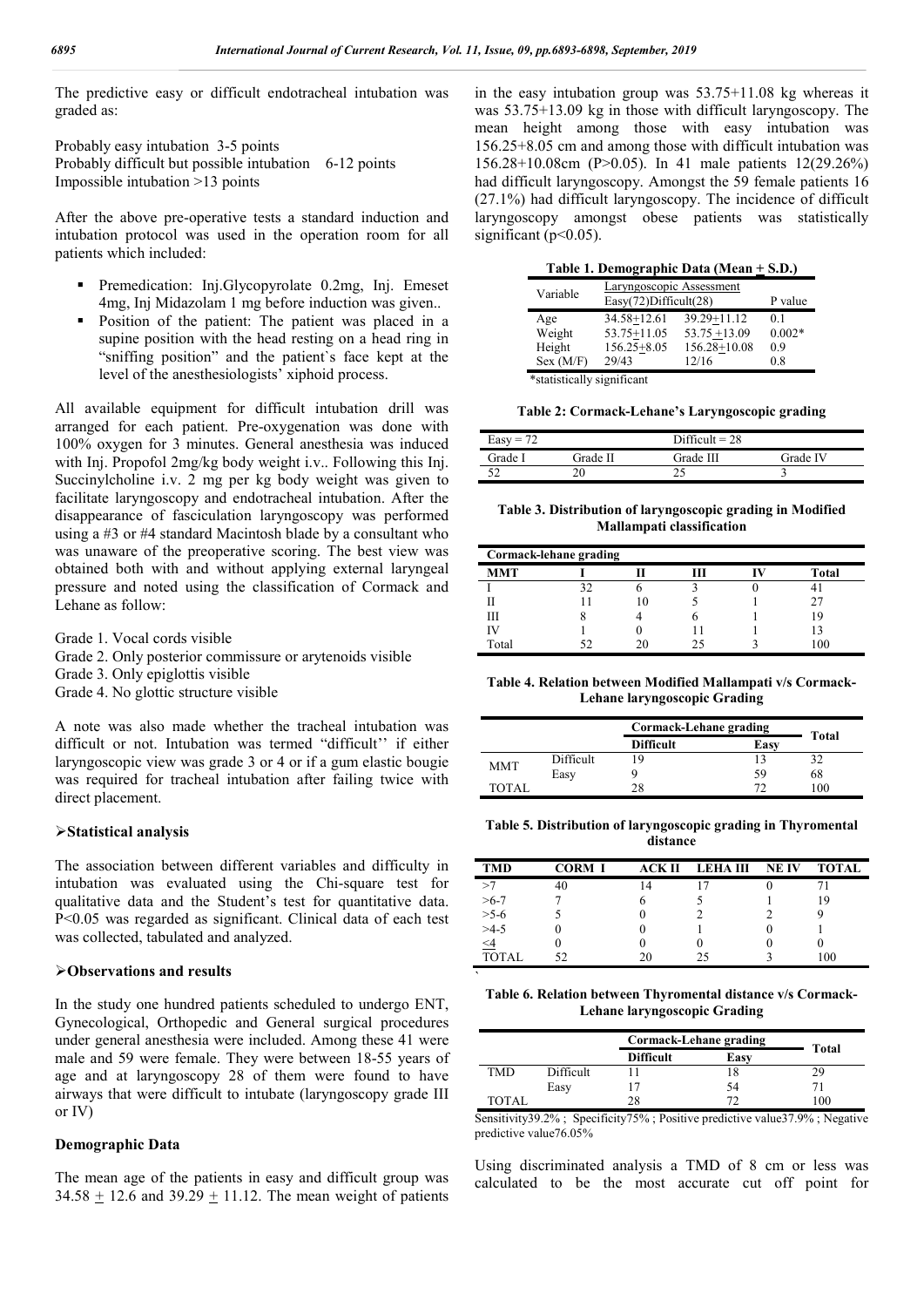discriminating between difficult (Grade III and IV) and easy laryngoscopy (Grade I and II ).

**Table 7. Sensitivity and specificity at various cut off values in the TMD test**

| <b>TMD</b> | Sensitivity | Specificity |
|------------|-------------|-------------|
| 6          | 17.86       | 93.05       |
| 6.5        | 17.86       | 90.27       |
| 7          | 39.28       | 75          |
| 7.5        | 39.28       | 72.22       |
| 8          | 64.28       | 51.38       |
| 8.5        | 64.28       | 38.88       |
| 9          | 82.14       | 29.16       |
| 9.5        | 82.14       | 20.83       |
| 10         | 100         | 9.72        |

**Table 8. Distribution of Laryngoscopic Grading in various grades of Sternomental Distance**

| Sternomental  | Cormack-lehane grading |            |    | Total |
|---------------|------------------------|------------|----|-------|
| Distance (cm) |                        |            |    |       |
| >12.5         |                        | $\sqrt{2}$ | 22 |       |
| >11.5&12.5    |                        |            |    | 15    |
| >10.5&11.5    |                        |            |    |       |
| < 10.5        |                        |            |    |       |
| Total         | 52                     |            | 24 | 100   |

Means and SD together with the number of patients in each class of SMD are shown for each laryngoscopy grade in Table-7.The mean SMD was16.96cms (SD 2.69) with sensitivity, specificity and negative predictive values for each cut off.

Points are shown in Table-8. The SMD test at a cut off of 12.5 cm correctly predicted 5 out of 28 difficult intubations (sensitivity  $= 17.85\%$ ) also of 72 cases graded as Cormack-Lehane laryngoscopic grade I and II, SMD correctly predicted 61(specificity=84.72%)

**Table 9. Relation between Sternomental distance v/s Cormack and Lehane Laryngoscopic grading**

|                         | Cormack-Lehane grading |                     |                                    |
|-------------------------|------------------------|---------------------|------------------------------------|
|                         | <b>Difficult</b>       | Easy                | Total                              |
| <b>SMD</b><br>Difficult | 05                     |                     |                                    |
| Easy                    | 23                     | 0 I                 | 84                                 |
| TOTAL                   | 28                     |                     | 100                                |
| $\sim$                  |                        | $\cdots$<br>$\cdot$ | $\sim$ $\sim$ $\sim$ $\sim$ $\sim$ |

Sensitivity17.85%; Specificity84.72%; Positive predictive value31.25%; Negative predictive value72.62%.

Using discriminate analysis a SMD of  $\leq$ 17cm was calculated to be the most accurate cut off point for discriminating between difficult laryngoscopy (Grade III and IV) an easy laryngoscopy (Grade I and II) (Table-9).

**Table 10. Sensitivity and specificity at various cutoff values in the SMD test**

| <b>SMD</b> | <b>Sensitivity</b> | <b>Specificity</b> |  |
|------------|--------------------|--------------------|--|
| 11         | 0                  | 98.61              |  |
| 12         | 14.28              | 84.72              |  |
| 13         | 17.85              | 83.33              |  |
| 14         | 25                 | 83.33              |  |
| 15         | 32.14              | 76.38              |  |
| 16         | 35.71              | 70.83              |  |
| 17         | 53.57              | 56.94              |  |
| 18         | 82.14              | 33.33              |  |
| 19         | 92.85              | 19.44              |  |
| 20         | 100                | 5.55               |  |

**Table 11. Comparative analysis of Sensitivity, Specificity, PPV and NPV of various tests**

| <b>TEST</b> | Sensitivity | Specificity | PPV   | NPV   |
|-------------|-------------|-------------|-------|-------|
| MMT         | 67.86       | 81.9        | 59.37 | 86.76 |
| TMD         | 392         | 75.0        | 379   | 76.05 |
| <b>SMD</b>  | 17.85       | 84.72       | 31.25 | 72.61 |
| IDS         | 64.28       | 81.94       | 58.06 | 85.50 |

**Combination of tests:** With a view to improve the sensitivity and specificity, various combinations of these tests in the two groups were done. A difficult intubation was predicted when each of the test combination was positive.

**Combination of 2 tests:** Different combinations were possible among the tests. Table–12 shows the sensitivity and specificity for the various combinations. It was seen that the combinations had excellent specificity but had a low sensitivity. Among them the combination of Modified Mallampati Test had the best balance of sensitivity and specificity.

**Table 12. Sensitivity and Specificity for various combinations at two tests**

| <b>Combination of two tests</b> | <b>Sensitivity</b> | <b>Specificity</b> |
|---------------------------------|--------------------|--------------------|
| MMT+TMD                         | 25                 | 94 44              |
| MMT+SMD                         | 7 14               | 98.61              |
| TMD+SMD                         | 14.28              | 98.61              |

# **DISCUSSION**

The management of the airway with induction of anesthesia is the primary and unique responsibility of the anesthesiologist. Difficulty in endotracheal intubation constitutes an essential predisposing factor for morbidity and mortality especially when it is not anticipated preoperatively (Cattano *et al.,* 2004). Over recent year several clinical methods have been proposed for preoperatively identifying the difficult intubation. These include Mallampati grading, Thyromental distance and Sternomental distance. A test to predict difficult intubation should have high sensitivity so that it will identify most patients in whom intubation will be difficult. It should also have a high positive predictive value so that patients with easy intubation are not subjected to difficult airway management protocol (Rose and Cohen, 1994). The study was therefore undertaken in an attempt to devise a method of predicting difficult intubation which is more comprehensive and accurate as well as simple and clinically applicable on a day to day basis. Our study was conducted in 100 patients of either sex from 18-55 years of age scheduled to undergo surgery under general anesthesia. Pre-operatively the airway of these patients were assessed for the following parameters namely Modified Mallampati test (MMT), Thyromental (TMD) and Sternomental distance (SMD). Each discriminate value of the above variable was assigned points. The intubation difficulty score (IDS) was then calculated for each patient by adding points. We predefined difficult intubation as Cormack–Lehane laryngoscopic grade III or IV or use of a gum elastic bougie after failing twice with direct placement of endotracheal tube. There were 28 patients in whom intubation was difficult out of which 25 were laryngoscopic III and IV. There were no case of failed intubation. The modified Mallampati test is one of the commonest clinical methods used to predict difficult intubation. It is an assessment of relative size of the tongue to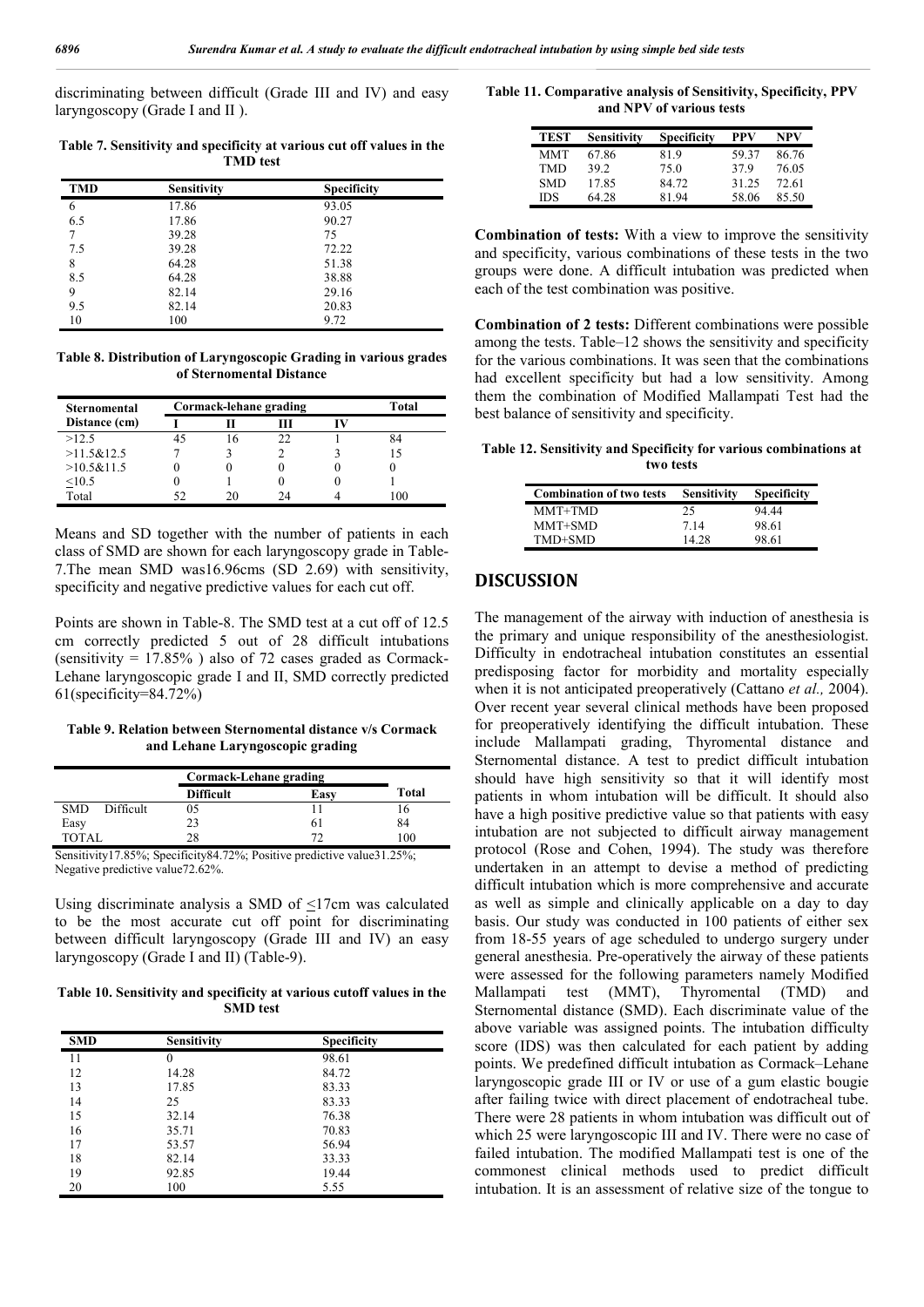the oral cavity. The Mallampati classification (Bellhouse, 1988) had a sensitivity of 100% and a specificity of 80% in the original paper but it was found to be only 42.44% sensitive in two large prospective series with specificity and PPV of 84% and 4.4% respectively (Oates *et al.,* 1991; Cohen *et al.,* 1998). This was probably due to various factors on which Mallampati classification depends. Limitation of this predictive test includes failure to consider neck mobility, size of mandibular space and significant inter-observer variability in classification. Also certain physiological factors like phonation, pregnancy and labour alter its assessment value (Farcon *et al.,* 1994). Also the MMT may not discriminate those patients in whom difficult laryngoscopy is caused by limited head and neck mobility. TMD alone has been advocated as a screening test for predicting difficult intubation since several factors such as restricted head extension, receding mandible or a high anterior larynx may contribute to its shortening. As per the original study by Patil *et al.* (1983) a TMD less than 6 cm was associated with difficult intubation. Using a TMD less than 6cm and mentomandibular distance of less than 9cm Mathew *et al.* (1989) observed sensitivity, specificity and positive predictive value of 100 %. In a subsequent study by Butler *et al.* (1992) who also considered the cut off value for anticipated difficult intubation as a TMD of less than 6cm observed a sensitivity of 62% specificity of 25% and PPV of 16%. However Koay *et al.* (1998) concluded that a TMD of 6cm or less as a predictor of difficult intubation has a poor specificity and a low Positive Predictive value. A number of recent studies defined TMD less than 7cm to predict difficult intubation (Rose and Cohen, 1994; Nath and Sekar, 1997; Yamamoto, 1907). In spite of higher cut off these studies had a low sensitivity, specificity and PPV. We also considered a TMD of  $\leq$  7cm to predict difficult intubation. The mean TMD in the easy intubation group was 8.74+1.72 whereas in the difficult intubation group it was  $7.91+1.46$  (p $>0.05$ ). Our study had total of 29 patients with TMD  $\leq$ 7cm out of which 11 had difficult intubation (8 of them had Cormack-Lehane grade III and 3 had grade IV) resulting in a PPV of only 37.9%. The test falsely predicted 18 cases to have difficult intubation out of FP=25.0%.

# **Summary and conclusion**

Evaluation of difficult endotracheal intubation is mandatory for safe anesthetic care. Together the history and focused physical examination may provide clues about a number of congenital, developmental and acquired conditions that are associated with difficult intubation. All association between different variable and difficulty in intubation was evaluated using the Chi-square test for qualitative data and the Student's test for the quantitative data. P value  $\leq 0.05$  was considered as significant. The sensitivity, specificity, positive (PPV) and negative predictive values (NPV) were calculated for each test according to standard formulae. No method either individual or in combination had 100% sensitivity. In any individual test the most common problem was not "missed diagnosis" but rather predicting many to be difficult when in fact they were not. Amongst the individual tests MMT had the greatest ability to predict difficult intubation i.e. sensitivity of 67.85% followed by TMD with 39.2%.For correct identification of easy intubation specificity for MMT was 81.90%.

From this study the following conclusions were drawn:-

- 1) No methods either individual or in combination identifies all the cases of difficult intubation and so the "difficult intubation drill" should always be ready.
- 2) Amongst the individual tests the best balance of sensitivity and specificity was that of Modified Mallampati Test followed by Thyromental distance and Sternomental distance.
- 3) It was observed that the sensitivity progressively decreases while the specificity improves as the combinations are expanded for two test.
- 4) The "intubation difficult score" used in this study is an easy and reliable method of predicting difficult intubation as it involves assessment of most of the common variable and has an optimal balance of sensitivity and specificity and a high positive predictive value and a low false positive.

## **REFERENCES**

- .Yamamoto K, Tsubokawa T, Shibata K, Ohmura S, Nitta S, Kobayashi T. 1970. Predicting difficult intubation with indirect laryngoscopy. *Anesthesiology*, 86(2):316-321.
- Arne J, Descoins P, Fusciardi J, ingrand P, Ferrir B, Boudigues D, Aries J. 1998. Pre-operative assessment for difficult intubation in general and ENT surgery: predictive value of clinical multi-variant risk index. *Br J Anesthes*., 80(2):140- 146.
- Bellhouse CP, Dore C. 1988. Criteria for estimating likelihood of difficult of endotracheal intubation with the Macintosh laryngoscpy. *Anesth Intentive care,* 16(3):329-337.
- Benumof JL. 1991. Management of the difficult adult airways, *Anesthesiology*, 75:1087-1110
- Butler PJ, Dhara SS. 1992. Predicting of difficult laryngoscopy: an assessment of the thyromental distance and Mallampati predictive tests. *Anaesth Intensive care*, 20(2):139-142.
- Caplan RA, Benumof JL, Berry FA. *et al.* 1993. Practice guidelines for the management of the difficult airway: a report of the Americans Society of Anesthesiologist task on the management of the difficult airway: *Anesthesiology,*  78:597-602.
- Caplan RA, Posner K L, Ward R J. *et al.* 1990. Adverse respiratory events in anaesthesia: a closed claim analysis. *Anesthesiology*, 72:823-833
- Cases NM James NR, Lines V. 1956. Difficult direct laryngoscopy complicating intubation for anesthesia. *Br Med J*., 1;488-489
- Cattano D., Panicucci E., Paolicchi A. *et al.* 2004. Risk factor assessment of the difficult airway: An Italian Survey of 1956 patients. *Anesth Analg.,* 99:1774-1779
- Cohen Sm, Laurita CE, Segil CJ. 1998. Oral examination to predict difficult intubation: a large prospective study. *Anesthesiology*, 71A937.
- Crosby ET, Copper RM, Doyle DJ, Hung or, Labrecque P, Muir H, Murphy MF, Preston RP, Rose DK, Roy L. 1998. The un-anticipated difficult airways with recommendations for management. *Can J Anesthes*, 45(8):757-776.
- Farcon EL, Kim MH , Marx GF. 1994. Changing mallampatti score during labor. *Can J Anesth,* 41;50